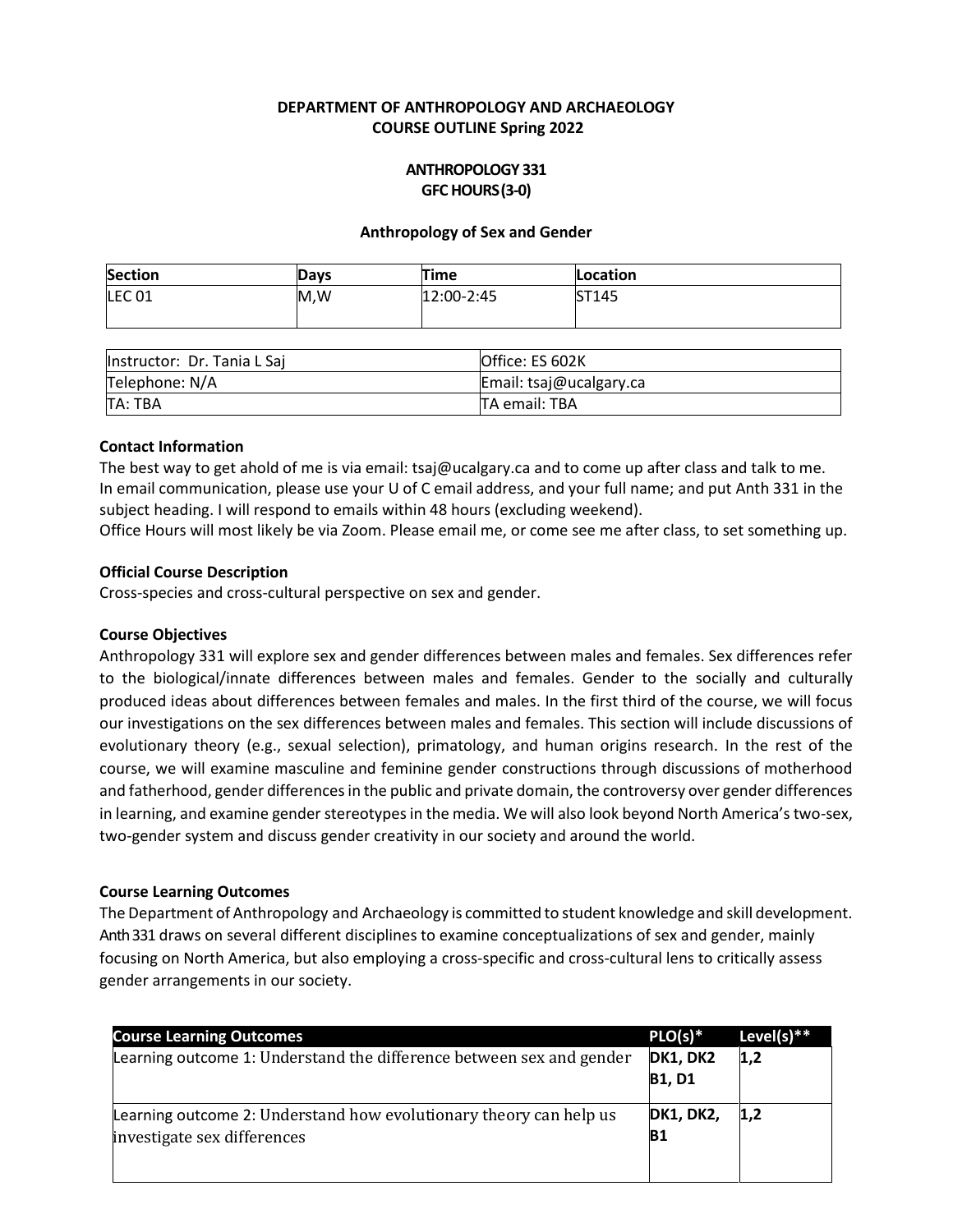| Learning outcome 3: Evaluate the idea that human bodies are dimorphic,<br>but not as dimorphic as we think, which leads us to investigate both the<br>robust differences between male and female bodies, but also the<br>similarities. | <b>DK1, B1</b>                          | 1   |
|----------------------------------------------------------------------------------------------------------------------------------------------------------------------------------------------------------------------------------------|-----------------------------------------|-----|
| Learning outcome 4: Critically examine gender stereotypes of masculinity<br>and femininity in North America, using the framework of Hegemonic<br>Masculinity                                                                           | <b>DK1, DK2,</b><br>DK3, DK4,<br>C1, D1 | 1,2 |
| Learning outcome 5: Critically examine the 2 sex/2 gender system in<br>North America                                                                                                                                                   | DK3, DK4,<br>E10, C1, D1                | 1,2 |
| Learning outcome 6: Recognize the variety of gender identities, gender<br>expressions and gender creativity in North America and around the<br>world                                                                                   | Dk3, DK4,<br>E10, C1, D1                | 11  |
| Learning outcome 7: Understand why the gender perspective is important <b>DK3, DK4,</b><br>in deconstructing media and advertising messages                                                                                            | E10, D1                                 | 1,2 |
| Learning outcome 8: Develop your reading, writing, and thinking skills to<br>include the gender perspective in your everyday lives                                                                                                     | <b>DK3, DK4</b>                         | 1   |

*\*PLOs = Program Learning Outcomes:***Disciplinary Knowledge (DK):** 1. Demonstrate an understanding of the basic concepts, history, terminology, methods, theoretical perspectives, issues, and contemporary concerns in their respective field. 2. Show familiarity with how their field relates to other academic disciplines. 3. Think critically about how the knowledge and skills acquired in their program can be applied to major issues in contemporary society and the student's own life. 4. Continue to engage in the disciplinary community. **Ethics (E):** 10. To think holistically, emically, comparatively, and with cultural sensitivity. **Archaeology Biological anthropology (B):** 1.Understand and appreciate the biological diversity of human and non-human primates in light of their evolution and environments. **Socio-Cultural anthropology (C):** 1.Understand how colonization has impacted Indigenous peoples in Canada and around the world. **Development Studies (D):** 1.Understand and critically evaluate the origins and purposes of development theories in addressing such global problems as power, inequality, sustainability, oppression, and poverty.

*\*\*Levels:* 1. Foundation, 2. Intermediate, 3. Advanced

**Prerequisites**

Prerequisite: None

## **Required Learning Resources**

Required Textbook: Brettell, Caroline B. and Sargent, Carolyn F (eds). 2017. *Gender in Cross-Cultural*  Perspective. Pearson-Prentice Hall: New Jersey. 7<sup>th</sup> edition. This textbook is only available as printed material.

Online Required Readings (Available online through the University of Calgary's Library): Selected chapters from Zuk, Marlene, 2002. *Sexual Selections: What We Can and Can't Learn About Sex From Animals.* University of California Press: California. Links will be posted in d2l.

## **Lecture Notes**

The lectures for this class are only offered **in-person.** I will post a PDF of the slides (3 slide and 1 slide format) before the class to assist your note taking in class.

## **Learning Technologies and Requirements**

In order to successfully engage in their learning experiences at the University of Calgary, students taking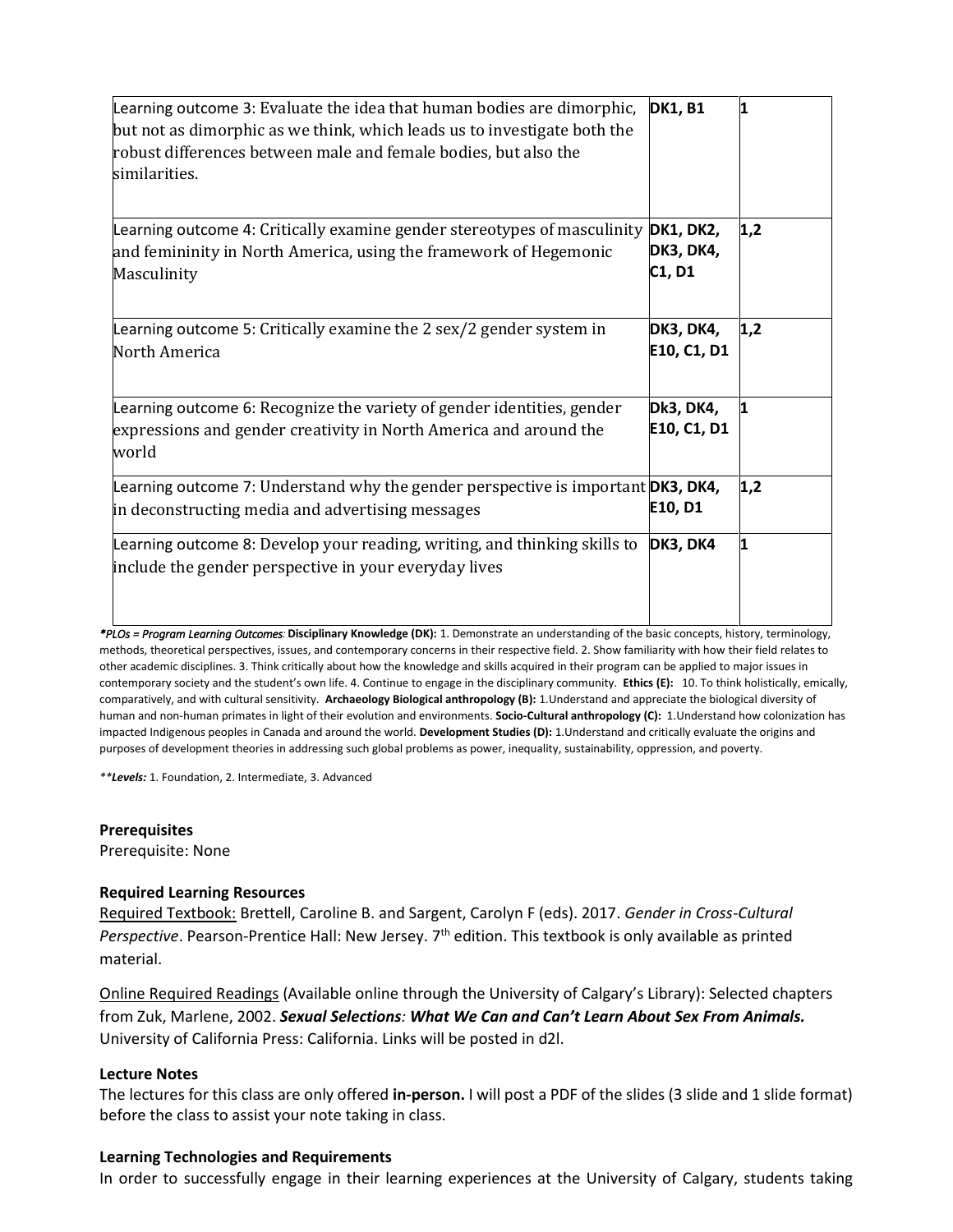online, remote and blended courses are required to have reliable access to the following technology.

- A computer with a supported operating system, as well as the latest security, and malware updates;
- A current and updated web browser;
- Webcam/Camera (built-in or external);
- Microphone and speaker (built-in or external), or headset with microphone;
- Current antivirus and/or firewall software enabled;
- Stable internet connection

# **Grading (Weighting)**

Evaluation for this course will be in person and include **2 mid-term exams and 1 final exam.** All exams will be multiple-choice (which may include 'true or false' questions). Please see the following link regarding the U of C's guidelines for scheduling assessments[: https://www.ucalgary.ca/pubs/calendar/current/g-1.html](https://www.ucalgary.ca/pubs/calendar/current/g-1.html)

## **Test 1 – 30% - May 16**

This exam will cover all lectures, videos and assigned readings to date (May 4–May 11).

## **Test 2 – 30% - June 6**

This exam will cover all lectures, videos and assigned readings to date (May 18 –June 1).

## **Final Exam – 40%- SET BY THE REGISTRAR June 20-22**

The final exam is cumulative. This exam will cover all lectures (ppt/ narrated lectured) and required readings from May 4 to June 15, excluding movies and testable videos from Test 1 and Test 2 sections.

#### **Important Exam Information**

- It is not essential to pass all components to pass the course as whole
- **The tests for this class are 'closed' book.**
- Students will have 1 attempt per test. Students cannot transmit or copy the test questions/material in any way.
- No accommodations will be made for poor performance on exams. For instance, additional items cannot be submitted in lieu of exams and grades will not be curved. Be sure that you are wellprepared for exams so that you perform well when you have the opportunity.
- In the event that you would like an assignment regraded, please see the university's guidelines on the reappraisal of term work[: https://www.ucalgary.ca/pubs/calendar/current/i-2.html.](https://www.ucalgary.ca/pubs/calendar/current/i-2.html) In the event, that you would like your final mark to be reappraised, please see this link: [https://www.ucalgary.ca/pubs/calendar/current/i-3.html.](https://www.ucalgary.ca/pubs/calendar/current/i-3.html) There is a standardized process for the reappraisal of term work and your final grade.
- MISSED EXAMS: In the event of missing a mid-term test, contact the instructor immediately [\(tsaj@ucalgary.ca\)](mailto:tsaj@ucalgary.ca). In the event that a student misses a midterm due to illness or other extenuating reasons, supporting documentation will be required please see: <https://www.ucalgary.ca/pubs/calendar/current/m-1.html>for examples of supporting documentation. Students are encouraged to submit documentation that will support their situation. Supporting documentation may be dependent on the reason noted in their personal statement/explanation provided to explain their situation. This could be medical certificate/documentation, references, police reports, invitation letter, or a statutory declaration, etc. The decision to provide supporting documentation that best suits the situation is at the discretion of the student. Students cannot be required to provide specific supporting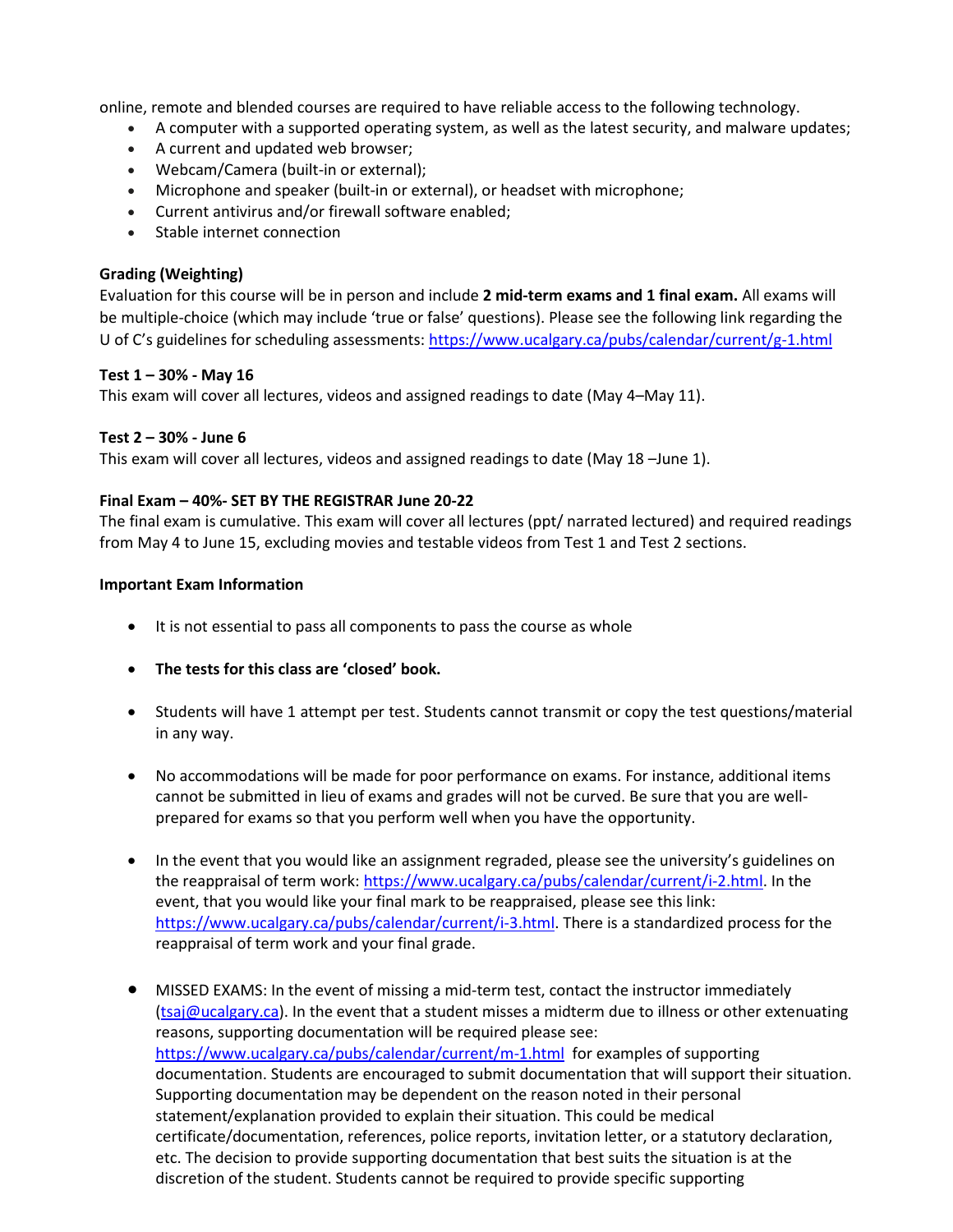documentation, such as a medical note.

- Please refer t[o https://www.ucalgary.ca/registrar/registration/appeals/student-faq](https://www.ucalgary.ca/registrar/registration/appeals/student-faq) for frequently asked questions concerning the provision of a statutory declaration. Students can make a Statutory Declaration as their supporting documentation (available at ucalgary.ca/registrar). This requires students to make a declaration in the presence of a Commissioner for Oaths. It demonstrates the importance of honest and accurate information provided and is a legally binding declaration. Several registered Commissioners for Oaths are available to students at no charge, on campus, please see ucalgary.ca/registrar.
- Falsification of any supporting documentation will be taken very seriously and may result in disciplinary action through the Academic Discipline regulations or the Student Non-Academic Misconduct policy.
- Missed mid-term exams due to illness or extenuating reasons will be rescheduled to be written during a scheduled deferred time.
- In the case of missing the Final Exam, you must schedule a make-up through the Registrar's Office.

## **Grading Scheme**

Each item of course work will be weighted as above and a final mark out of 100 calculated. This will then be converted to a letter grade as follows:

| $A+$ | $95 - 100\%$  | B  | 75 – 79.9%    |    | $59 - 62.9\%$ |
|------|---------------|----|---------------|----|---------------|
|      | $90 - 94.9\%$ | B- | $71 - 74.9\%$ | D+ | 55 – 58.9%    |
|      | $85 - 89.9\%$ |    | 67 – 70.9%    |    | $50 - 54.9\%$ |
| B+   | $80 - 84.9%$  |    | 63 – 66.9%    |    | $<$ 50%       |

#### **Supplementary Fees**

Not applicable

## **Statement of Inclusivity**

It is important for me to acknowledge that The University of Calgary, located on land named "Moh'kins'tsis" by the Blackfoot, is situated on the traditional territories of the peoples of Treaty 7, which include the Blackfoot Confederacy (comprised of the Siksika, the Piikani, and the Kainai First Nations) as well as the Tsuut'ina First Nation, and the Stoney Nakoda (including Chiniki, Bearspaw, and Wesley First Nations).

*For additional detailed course information posted by the instructor, visit the course Desire2Learn page online at<https://d2l.ucalgary.ca/d2l/home>*

#### **SUPPLEMENTAL INFORMATION**

## **ACADEMIC ACCOMMODATIONS**

Students seeking an accommodation based on disability or medical concerns should contact Student Accessibility Services; SAS will process the request and issue letters of accommodation to instructors. For additional information on support services and accommodations for students with disabilities, visit https://live-ucalgary.ucalgary.ca/student-services/access. Students who require an accommodation in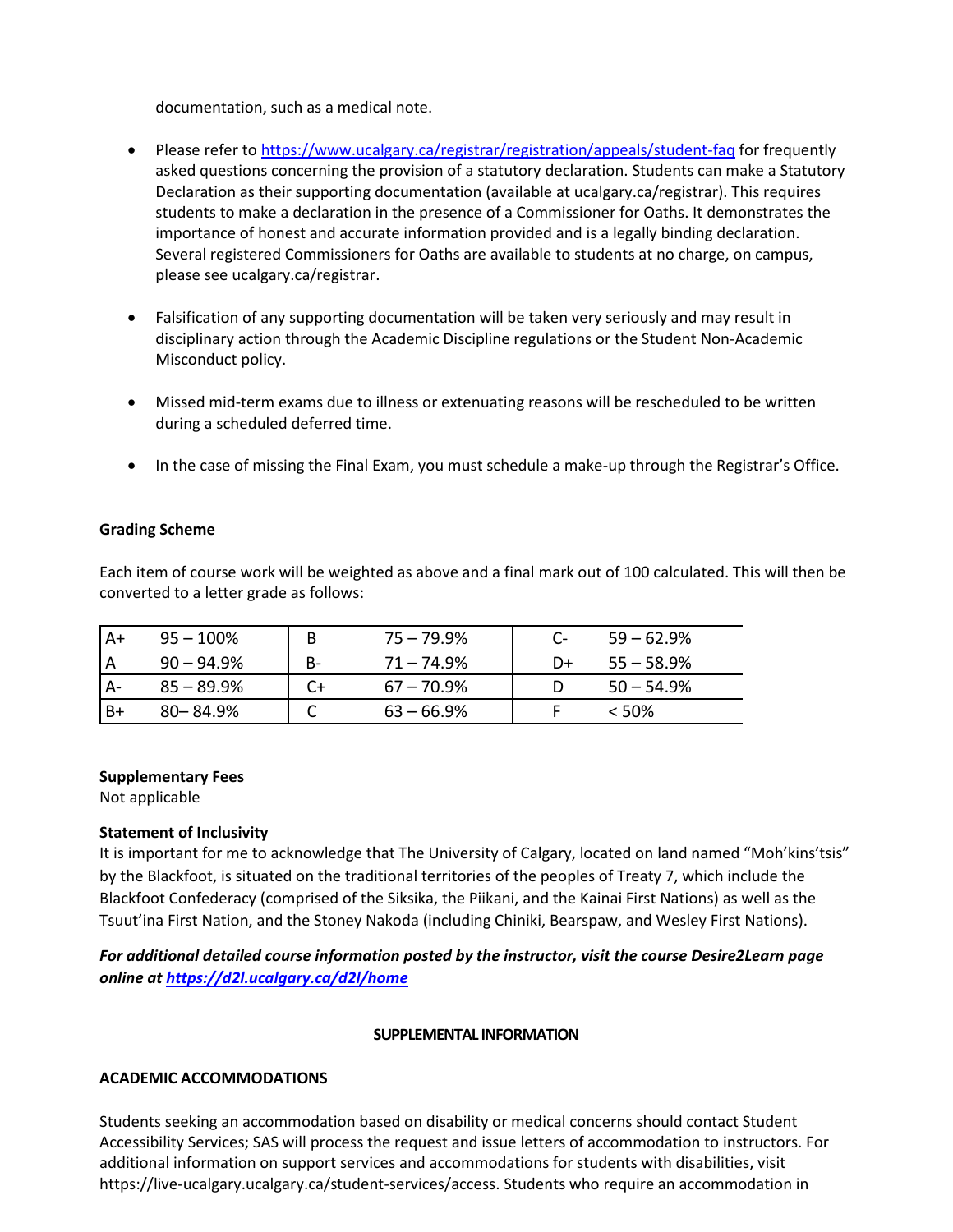relation to their coursework based on a protected ground other than disability should communicate this need in writing to their Instructor or the Department Head. The full policy on Student Accommodations is available a[t https://www.ucalgary.ca/legal-services/university-policies-procedures/accommodation](https://www.ucalgary.ca/legal-services/university-policies-procedures/accommodation-students-disabilities-procedure)[students-disabilities-procedure.](https://www.ucalgary.ca/legal-services/university-policies-procedures/accommodation-students-disabilities-procedure)

# **ACADEMIC MISCONDUCT**

"Academic Misconduct" includes such things as cheating, falsification, plagiarism, unauthorized assistance, and failure to comply with exam regulations or an Instructor's expectations regarding conduct required of Students completing academic assessments. Students who participate in, or encourage the commission of, Academic Misconduct will be subject to disciplinary action which could include Probation, Suspension, or Expulsion from the University. For information on academic misconduct and its consequences, please see the University of Calgary Calendar at<https://www.ucalgary.ca/pubs/calendar/current/k-3.html>

Further support on academic integrity is available at: [https://ucalgary.ca/student-services/student](https://ucalgary.ca/student-services/student-success/learning/academic-integrity)[success/learning/academic-integrity](https://ucalgary.ca/student-services/student-success/learning/academic-integrity)

## **INSTRUCTOR INTELLECTUAL PROPERTY**

Course materials created by professor(s) (including course outlines, presentations and posted notes, labs, case studies, assignments and exams) remain the intellectual property of the professor(s). These materials may NOT be reproduced, redistributed or copied without the explicit consent of the professor. The posting of course materials to third party websites such as note-sharing sites without permission is prohibited. Sharing of extracts of these course materials with other students enrolled in the course at the same time may be allowed under fair dealing.

## **FREEDOM OF INFORMATION AND PROTECTION OF PRIVACY ACT**

Student information will be collected in accordance with typical (or usual) classroom practice. Students' assignments will be accessible only by the authorized course faculty. Private information related to the individual student is treated with the utmost regard by the faculty at the University of Calgary.

## **COPYRIGHT LEGISLATION**

All students are required to read the University of Calgary policy on Acceptable Use of Material Protected by Copyright [\(https://ucalgary.ca/legal-services/university-policies-procedures/acceptable-use-material](https://ucalgary.ca/legal-services/university-policies-procedures/acceptable-use-material-protected-copyright-policy)[protected-copyright-policy\)](https://ucalgary.ca/legal-services/university-policies-procedures/acceptable-use-material-protected-copyright-policy) and requirements of the copyright act [\(https://laws](https://laws-lois.justice.gc.ca/eng/acts/C-42/index.html)[lois.justice.gc.ca/eng/acts/C-42/index.html\)](https://laws-lois.justice.gc.ca/eng/acts/C-42/index.html) to ensure they are aware of the consequences of unauthorized sharing of course materials (including instructor notes, electronic versions of textbooks, etc.). Students who use material protected by copyright in violation of this policy may be disciplined under the Non-Academic Misconduct Policy.

## **SUPPORT AND RESOURCES**: Please visit the Registrar's website at:

<https://www.ucalgary.ca/registrar/registration/course-outlines> for additional important information on the following:

- · Emergency Evacuation/Assembly Points
- · Wellness and Mental Health Resources
- · Student Success Centre